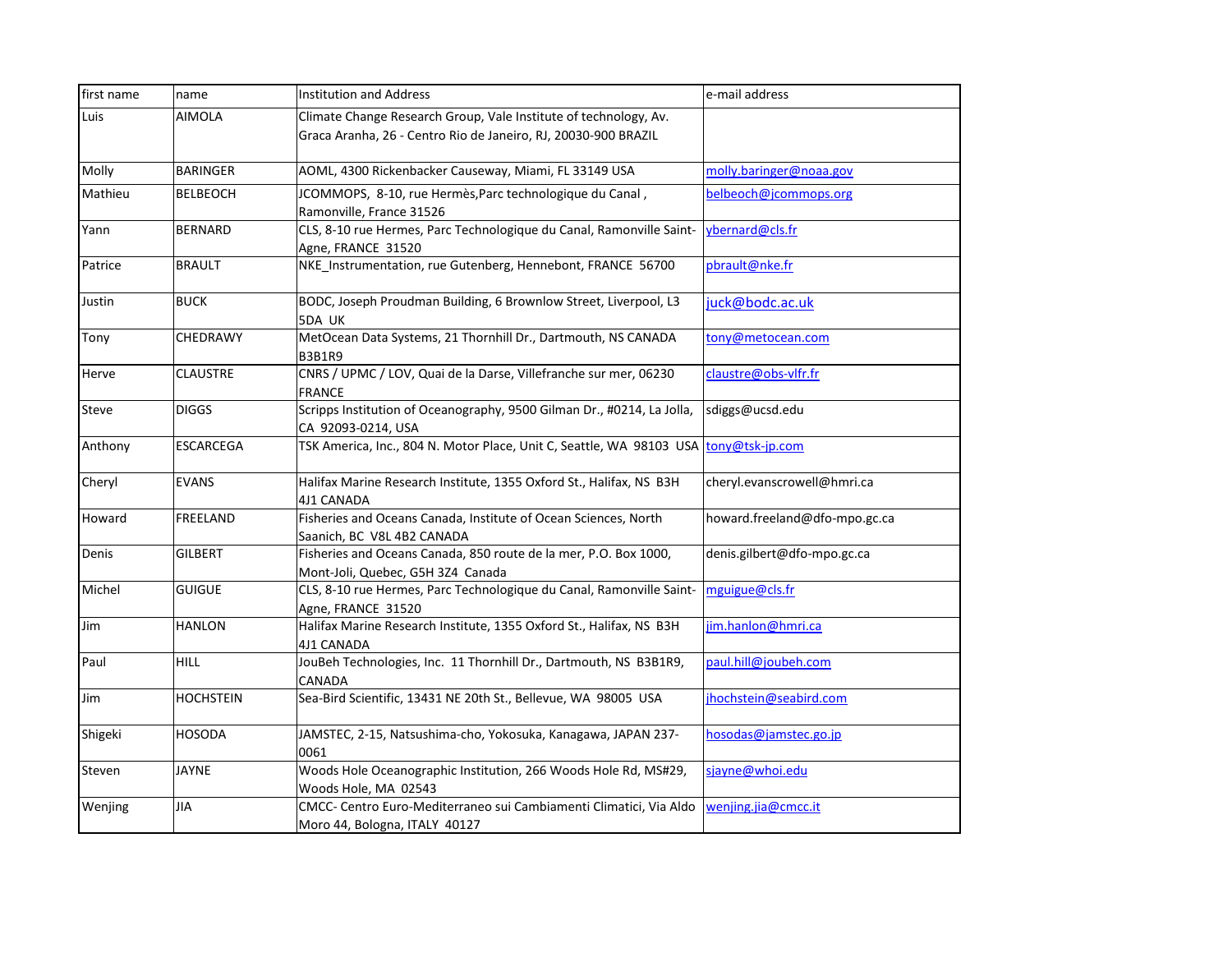| Hyeongjun     | JO.              | NATIONAL INSTITUTE of METEOROLOGICAL RESEARCH/KMA, 33                                                                     | hijo543@korea.kr                |
|---------------|------------------|---------------------------------------------------------------------------------------------------------------------------|---------------------------------|
|               |                  | Seohobukro, Seogwipo, Jeju, KOREA, 697-845                                                                                |                                 |
| Greg          | <b>JOHNSON</b>   | RBR, 95 Hines Road, Ottawa, K2K 2M5 CANADA                                                                                | greg.johnson@rbr-global.com     |
| <b>Brian</b>  | <b>KING</b>      | National Oceanography Centre, Empress Dock, Southampton, S014<br>3ZH UK                                                   | b.king@noc.ac.uk                |
| <b>Birgit</b> | <b>KLEIN</b>     | Bundesamt fuer Seeschifffahrt und Hydrographie, bernhard-Nocht-str.<br>78, Hamburg, Germany 20359                         | Birgit.klein@bsh.de             |
| Paul          | LANE             | MetOcean Data Systems, 21 Thornhill Dr., Dartmouth, NS CANADA<br><b>B3B1R9</b>                                            | plane@metocean.com              |
| Norge         | LARSON           | Sea-Bird Scientific, 13431 NE 20th St., Bellevue, WA 98005 USA                                                            | NGL@seabird.com                 |
| Jean Claude   | LE BLEIS         | NKE Instrumentation, rue Gutenberg, Hennebont, FRANCE 56700                                                               | jclebleis@nke.fr                |
| PierreYves    | LeTRAON          | IFREMER & MERCATOR OCEAN, 8-10 rue Hermes Parc Technologique<br>du Canal, Ramonville St. Agne, FRANCE 31520               | pierre.yves.le.traon@ifremer.fr |
| Marlon        | LEWIS            | Department of Oceanography, Room 2-35, LSC Ocean Wing, 1355<br>Oxford St., PO Box 15000, Halifax, NS B3H 4R2 CANADA       | marlon.lewis@dal.ca             |
| Byunghwan     | LIM              | NATIONAL INSTITUTE of METEOROLOGICAL RESEARCH/KMA, 45<br>Gisangcheong-gil, Dongjak-gu, Seoul, KOREA, 156-720              | weatherman@korea.kr             |
| Zenghong      | LIU              | The Second Institute of Oceanography, SOA, No.36 Baochubei Road,<br>Hangzhou, Zhejiang, CHINA 310012                      | liuzenghong@139.com             |
| Yulong        | LIU              | National Marine Data & Information Service, 93# Liuwei Road, Hedong<br>District, Tianjin, 300171, China                   | yulong0631@163.com              |
| Emina         | <b>MAMACA</b>    | IFREMER, Pointe du diable, Technopole Brest Iroise, Plouzane, France<br>29280                                             | emina.mamaca@ifremer.fr         |
| Guillaume     | MAZE             | Ifremer, BP70, Plouzane, 29280 FRANCE                                                                                     | gmaze@ifremer.fr                |
| Tammy         | <b>MORRIS</b>    | Bayworld Centre for Research and Education, 2nd floor, Foretrust<br>Bldg, Hammerschlag Way, Cape Town, South Africa, 8012 | tammy@oceanafrica.com           |
| Satoshi       | <b>OGAWA</b>     | Japan Meteorological Agency, 1-3-4 Otemachi, Chiyoda-ku, Tokyo,<br>JAPAN 1008122                                          | s.ogawa@met.kishou.go.jp        |
| Ernest        | <b>PETZRICK</b>  | Teledyne Webb Research, 49 Edgerton Dr., North Falmouth, MA USA<br>02556                                                  | ernest.petzrick@teledyne.com    |
| Steve         | PIOTROWICZ       | National Oceanic and Atmospheric Administration, 1100 Wayne Ave,<br>Suite 1202, Silver Spring, MD 20910 USA               | steve.piotrowicz@noaa.gov       |
| Pierre-Marie  | <b>POULAIN</b>   | OGS, Borgo Grotta Gigante, 42/c, Sgonico, Trieste, ITALY 34010                                                            | ppoulain@inogs.it               |
| Slyvie        | <b>POULIQUEN</b> | IFREMER, ZI de la pointe du diable, CS10070, Plouzane, France 29280                                                       | sylvie.pouliquen@ifremer.fr     |